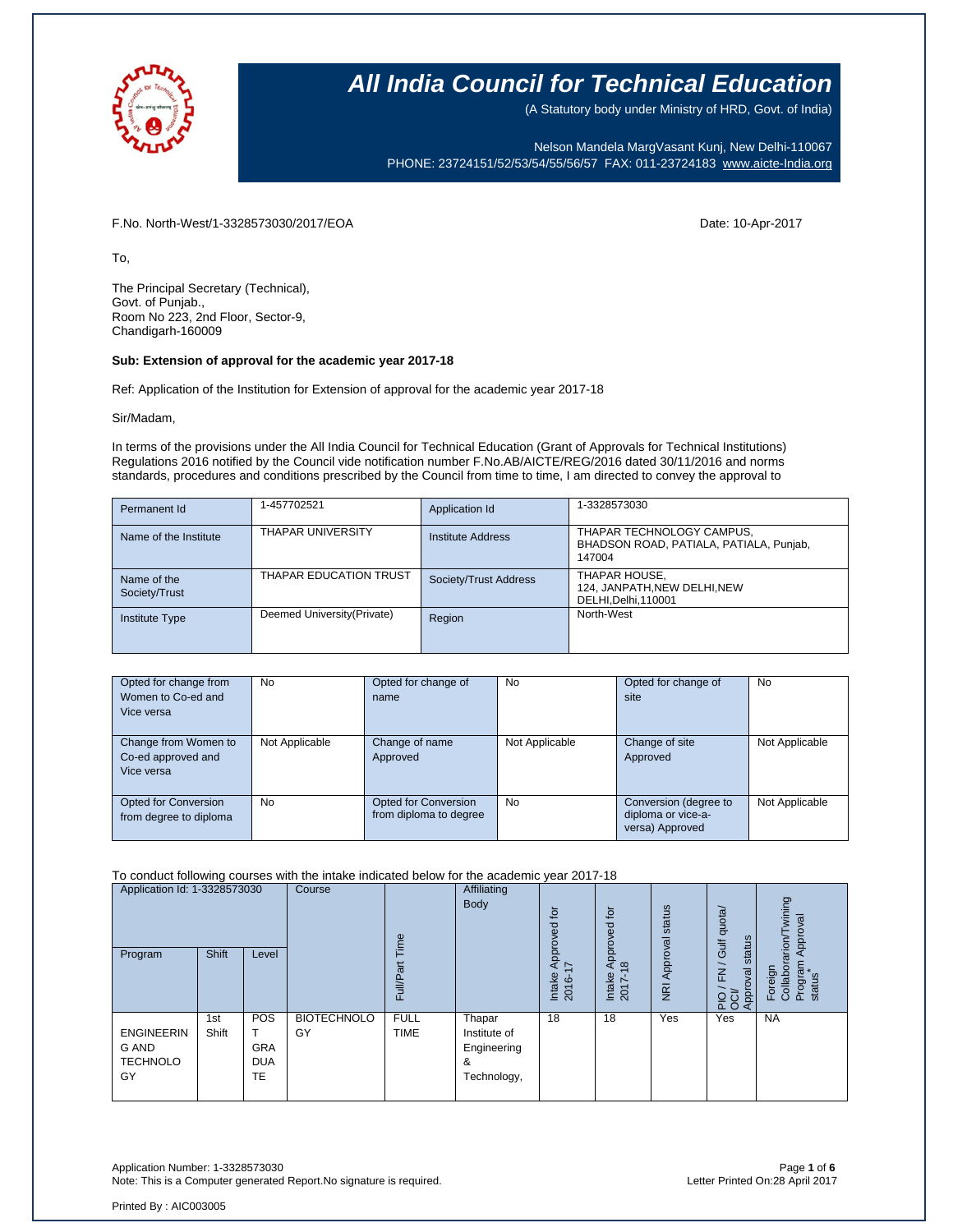

(A Statutory body under Ministry of HRD, Govt. of India)

Nelson Mandela MargVasant Kunj, New Delhi-110067 PHONE: 23724151/52/53/54/55/56/57 FAX: 011-23724183 [www.aicte-India.org](http://www.aicte-india.org/)

|                                                            |              |                                                   |                                                                                                    |                            | Patiala                                                              |    |    |     |     |           |
|------------------------------------------------------------|--------------|---------------------------------------------------|----------------------------------------------------------------------------------------------------|----------------------------|----------------------------------------------------------------------|----|----|-----|-----|-----------|
|                                                            |              |                                                   |                                                                                                    |                            |                                                                      |    |    |     |     |           |
| <b>ENGINEERIN</b><br><b>G AND</b><br><b>TECHNOLO</b><br>GY | 1st<br>Shift | POS<br>T<br><b>GRA</b><br><b>DUA</b><br>TE        | CAD/CAM<br><b>ENGINEERING</b>                                                                      | <b>FULL</b><br><b>TIME</b> | Thapar<br>Institute of<br>Engineering<br>&<br>Technology,<br>Patiala | 30 | 30 | Yes | Yes | <b>NA</b> |
| <b>ENGINEERIN</b><br><b>G AND</b><br><b>TECHNOLO</b><br>GY | 1st<br>Shift | <b>POS</b><br>T<br><b>GRA</b><br><b>DUA</b><br>TE | <b>CHEMICAL</b><br><b>ENGINEERING</b>                                                              | <b>FULL</b><br><b>TIME</b> | Thapar<br>Institute of<br>Engineering<br>&<br>Technology,<br>Patiala | 30 | 30 | Yes | Yes | <b>NA</b> |
| <b>ENGINEERIN</b><br><b>G AND</b><br><b>TECHNOLO</b><br>GY | 1st<br>Shift | POS<br>т<br>GRA<br><b>DUA</b><br><b>TE</b>        | <b>COMPUTER</b><br><b>APPLICATIONS</b>                                                             | <b>FULL</b><br><b>TIME</b> | Thapar<br>Institute of<br>Engineering<br>&<br>Technology,<br>Patiala | 30 | 30 | Yes | Yes | <b>NA</b> |
| <b>ENGINEERIN</b><br><b>G AND</b><br><b>TECHNOLO</b><br>GY | 1st<br>Shift | POS<br>Τ<br>GRA<br><b>DUA</b><br><b>TE</b>        | <b>COMPUTER</b><br><b>SCIENCE &amp;</b><br><b>ENGINEERING</b>                                      | <b>FULL</b><br><b>TIME</b> | Thapar<br>Institute of<br>Engineering<br>&<br>Technology,<br>Patiala | 30 | 30 | Yes | Yes | <b>NA</b> |
| <b>ENGINEERIN</b><br><b>G AND</b><br><b>TECHNOLO</b><br>GY | 1st<br>Shift | POS<br>Τ<br><b>GRA</b><br><b>DUA</b><br>TE        | <b>ELECTRONICS</b><br>&<br><b>COMMUNICATI</b><br>ON ENGG                                           | <b>FULL</b><br><b>TIME</b> | Thapar<br>Institute of<br>Engineering<br>&<br>Technology,<br>Patiala | 30 | 30 | Yes | Yes | <b>NA</b> |
| <b>ENGINEERIN</b><br><b>G AND</b><br><b>TECHNOLO</b><br>GY | 1st<br>Shift | POS<br>T.<br>GRA<br><b>DUA</b><br>TE              | <b>ELECTRONIC</b><br><b>INSTRUMENTA</b><br><b>TION AND</b><br><b>CONTROL</b><br><b>ENGINEERING</b> | <b>FULL</b><br><b>TIME</b> | Thapar<br>Institute of<br>Engineering<br>&<br>Technology,<br>Patiala | 30 | 30 | Yes | Yes | <b>NA</b> |
| <b>ENGINEERIN</b><br><b>G AND</b><br><b>TECHNOLO</b><br>GY | 1st<br>Shift | POS<br>т<br>GRA<br><b>DUA</b><br><b>TE</b>        | <b>ENVIRONMENT</b><br>AL SCIENCE<br>AND<br><b>TECHNOLOGY</b>                                       | <b>FULL</b><br>TIME        | Thapar<br>Institute of<br>Engineering<br>&<br>Technology,<br>Patiala | 30 | 30 | Yes | Yes | <b>NA</b> |
| <b>ENGINEERIN</b><br><b>G AND</b><br><b>TECHNOLO</b><br>GY | 1st<br>Shift | POS<br>T<br>GRA<br><b>DUA</b><br><b>TE</b>        | <b>INFORMATION</b><br><b>SECURITY</b>                                                              | <b>FULL</b><br>TIME        | Thapar<br>Institute of<br>Engineering<br>&<br>Technology,<br>Patiala | 30 | 30 | Yes | Yes | <b>NA</b> |

Application Number: 1-3328573030<br>Note: This is a Computer generated Report.No signature is required.<br>Phote: This is a Computer generated Report.No signature is required. Note: This is a Computer generated Report.No signature is required.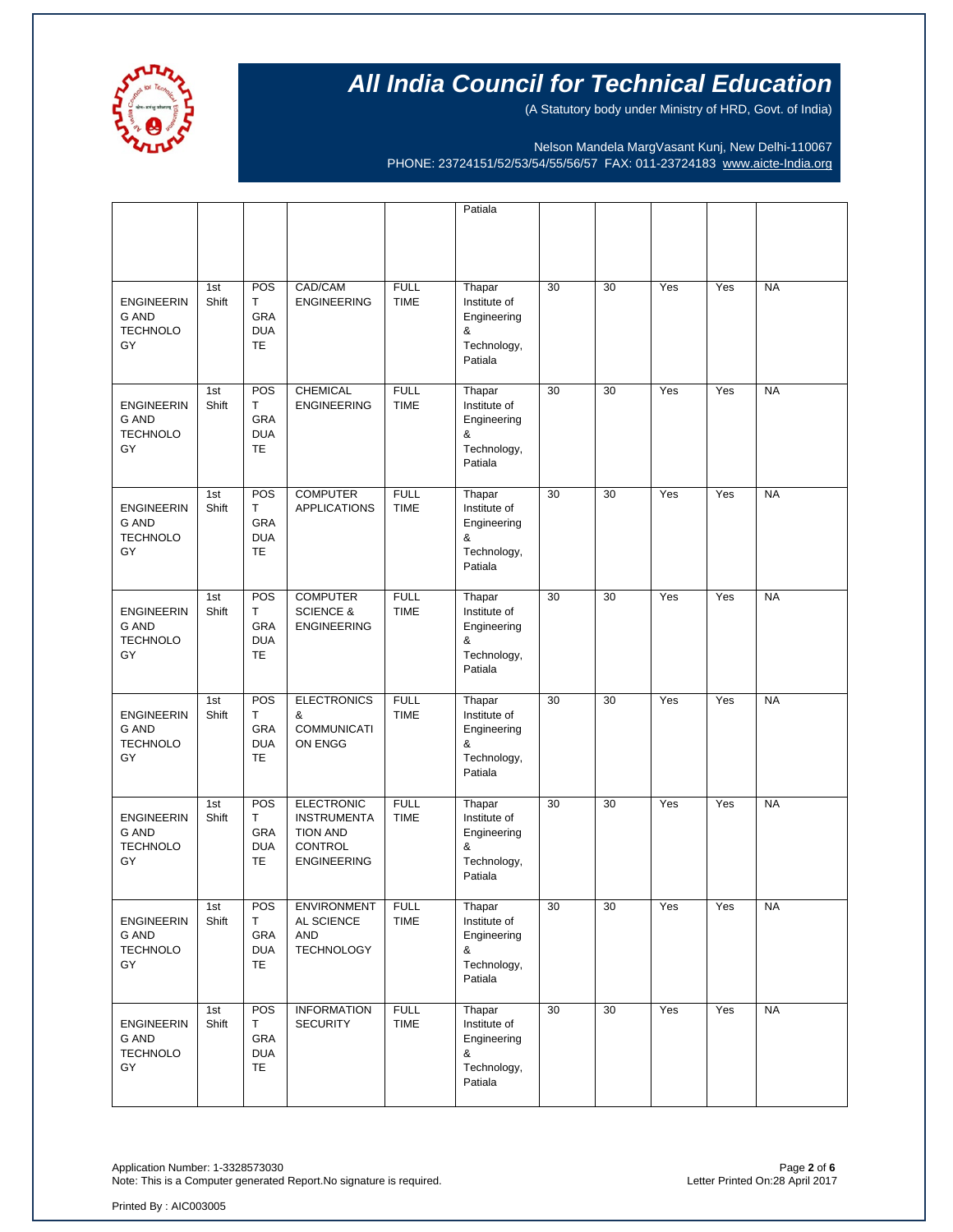

(A Statutory body under Ministry of HRD, Govt. of India)

Nelson Mandela MargVasant Kunj, New Delhi-110067 PHONE: 23724151/52/53/54/55/56/57 FAX: 011-23724183 [www.aicte-India.org](http://www.aicte-india.org/)

| <b>ENGINEERIN</b><br><b>G AND</b><br><b>TECHNOLO</b><br>GY | 1st<br>Shift | POS<br>T.<br>GRA<br><b>DUA</b><br>TE        | <b>INFRASTRUCT</b><br><b>URE</b><br><b>ENGINEERING</b>                 | <b>FULL</b><br><b>TIME</b> | Thapar<br>Institute of<br>Engineering<br>&<br>Technology,<br>Patiala | 18 | 30 | Yes | Yes | <b>NA</b> |
|------------------------------------------------------------|--------------|---------------------------------------------|------------------------------------------------------------------------|----------------------------|----------------------------------------------------------------------|----|----|-----|-----|-----------|
| <b>ENGINEERIN</b><br><b>G AND</b><br><b>TECHNOLO</b><br>GY | 1st<br>Shift | POS<br>T.<br>GRA<br><b>DUA</b><br><b>TE</b> | <b>METALLURGIC</b><br>AL AND<br><b>MATERIALS</b><br><b>ENGINEERING</b> | <b>FULL</b><br><b>TIME</b> | Thapar<br>Institute of<br>Engineering<br>&<br>Technology,<br>Patiala | 30 | 30 | Yes | Yes | <b>NA</b> |
| <b>ENGINEERIN</b><br><b>G AND</b><br><b>TECHNOLO</b><br>GY | 1st<br>Shift | POS<br>T<br>GRA<br><b>DUA</b><br><b>TE</b>  | <b>POWER</b><br><b>SYSTEMS</b>                                         | <b>FULL</b><br><b>TIME</b> | Thapar<br>Institute of<br>Engineering<br>&<br>Technology,<br>Patiala | 30 | 30 | Yes | Yes | <b>NA</b> |
| <b>ENGINEERIN</b><br><b>G AND</b><br><b>TECHNOLO</b><br>GY | 1st<br>Shift | POS<br>Т<br>GRA<br><b>DUA</b><br>TE         | <b>PRODUCTION</b><br><b>ENGINEERING</b>                                | <b>FULL</b><br><b>TIME</b> | Thapar<br>Institute of<br>Engineering<br>&<br>Technology,<br>Patiala | 30 | 30 | Yes | Yes | <b>NA</b> |
| <b>ENGINEERIN</b><br>G AND<br><b>TECHNOLO</b><br>GY        | 1st<br>Shift | POS<br>T.<br>GRA<br><b>DUA</b><br>TE        | <b>PRODUCTION</b><br><b>ENGINEERING</b>                                | <b>PART</b><br><b>TIME</b> | Thapar<br>Institute of<br>Engineering<br>&<br>Technology,<br>Patiala | 30 | 30 | Yes | Yes | <b>NA</b> |
| <b>ENGINEERIN</b><br><b>G AND</b><br><b>TECHNOLO</b><br>GY | 1st<br>Shift | POS<br>T<br>GRA<br><b>DUA</b><br>TE         | SOFTWARE<br><b>ENGINEERING</b>                                         | <b>FULL</b><br><b>TIME</b> | Thapar<br>Institute of<br>Engineering<br>&<br>Technology,<br>Patiala | 30 | 30 | Yes | Yes | <b>NA</b> |
| <b>ENGINEERIN</b><br><b>G AND</b><br><b>TECHNOLO</b><br>GY | 1st<br>Shift | POS<br>Т<br>GRA<br><b>DUA</b><br>TE         | <b>STRUCTURAL</b><br><b>ENGINEERING</b>                                | <b>FULL</b><br><b>TIME</b> | Thapar<br>Institute of<br>Engineering<br>&<br>Technology,<br>Patiala | 30 | 30 | Yes | Yes | <b>NA</b> |
| <b>ENGINEERIN</b><br><b>G AND</b><br><b>TECHNOLO</b><br>GY | 1st<br>Shift | POS<br>Т<br>GRA<br><b>DUA</b><br><b>TE</b>  | <b>STRUCTURAL</b><br><b>ENGINEERING</b>                                | PART<br><b>TIME</b>        | Thapar<br>Institute of<br>Engineering<br>&<br>Technology,<br>Patiala | 30 | 30 | Yes | Yes | <b>NA</b> |
| <b>ENGINEERIN</b><br><b>G AND</b><br><b>TECHNOLO</b>       | 1st<br>Shift | POS<br>Т<br>GRA<br><b>DUA</b>               | <b>THERMAL</b><br><b>ENGINEERING</b>                                   | <b>FULL</b><br><b>TIME</b> | Thapar<br>Institute of<br>Engineering<br>&                           | 30 | 30 | Yes | Yes | <b>NA</b> |

Application Number: 1-3328573030<br>Note: This is a Computer generated Report.No signature is required.<br>Phote: This is a Computer generated Report.No signature is required. Note: This is a Computer generated Report.No signature is required.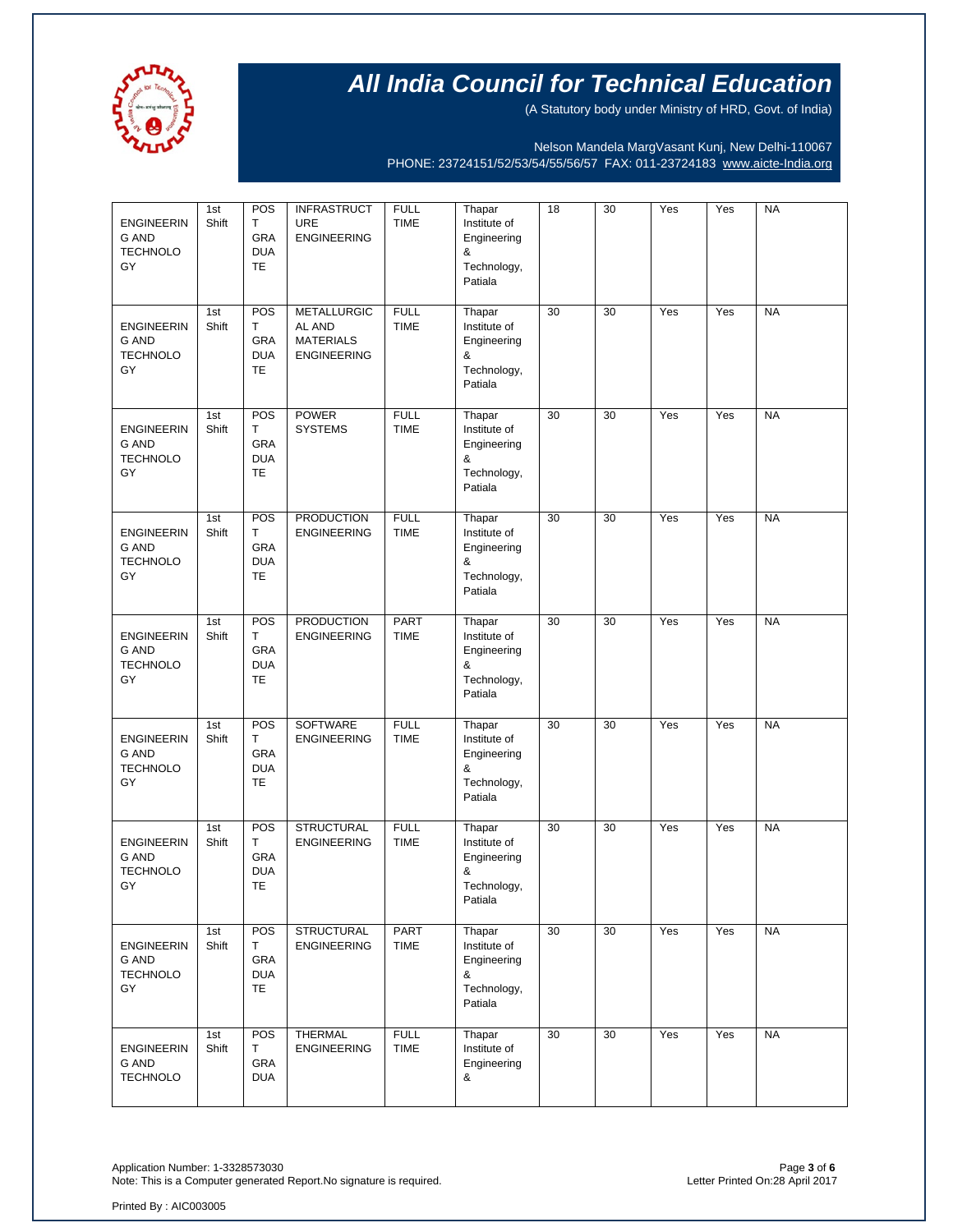

(A Statutory body under Ministry of HRD, Govt. of India)

Nelson Mandela MargVasant Kunj, New Delhi-110067 PHONE: 23724151/52/53/54/55/56/57 FAX: 011-23724183 [www.aicte-India.org](http://www.aicte-india.org/)

| GY                                                         |              | TE                                                 |                                                                    |                            | Technology,<br>Patiala                                               |     |     |     |     |           |
|------------------------------------------------------------|--------------|----------------------------------------------------|--------------------------------------------------------------------|----------------------------|----------------------------------------------------------------------|-----|-----|-----|-----|-----------|
| <b>ENGINEERIN</b><br><b>G AND</b><br><b>TECHNOLO</b><br>GY | 1st<br>Shift | POS<br>Τ<br>GRA<br><b>DUA</b><br><b>TE</b>         | <b>VLSI DESIGN</b>                                                 | <b>FULL</b><br><b>TIME</b> | Thapar<br>Institute of<br>Engineering<br>&<br>Technology,<br>Patiala | 30  | 30  | Yes | Yes | <b>NA</b> |
| <b>ENGINEERIN</b><br><b>G AND</b><br><b>TECHNOLO</b><br>GY | 1st<br>Shift | POS<br>т<br>GRA<br><b>DUA</b><br>TE                | <b>WIRELESS</b><br><b>COMMUNICATI</b><br><b>ONS</b>                | <b>FULL</b><br><b>TIME</b> | Thapar<br>Institute of<br>Engineering<br>&<br>Technology,<br>Patiala | 30  | 30  | Yes | Yes | <b>NA</b> |
| <b>ENGINEERIN</b><br><b>G AND</b><br><b>TECHNOLO</b><br>GY | 1st<br>Shift | <b>UND</b><br>ER<br>GRA<br><b>DUA</b><br>TE        | <b>BIOTECHNOLO</b><br>GY                                           | <b>FULL</b><br><b>TIME</b> | Thapar<br>Institute of<br>Engineering<br>&<br>Technology,<br>Patiala | 40  | 40  | Yes | Yes | <b>NA</b> |
| <b>ENGINEERIN</b><br><b>G AND</b><br><b>TECHNOLO</b><br>GY | 1st<br>Shift | <b>UND</b><br>ER<br>GRA<br><b>DUA</b><br><b>TE</b> | <b>CHEMICAL</b><br><b>ENGINEERING</b>                              | <b>FULL</b><br><b>TIME</b> | Thapar<br>Institute of<br>Engineering<br>&<br>Technology,<br>Patiala | 75  | 75  | Yes | Yes | <b>NA</b> |
| <b>ENGINEERIN</b><br><b>G AND</b><br><b>TECHNOLO</b><br>GY | 1st<br>Shift | <b>UND</b><br>ER<br>GRA<br><b>DUA</b><br>TE        | <b>CIVIL</b><br><b>ENGINEERING</b>                                 | <b>FULL</b><br><b>TIME</b> | Thapar<br>Institute of<br>Engineering<br>&<br>Technology,<br>Patiala | 120 | 120 | Yes | Yes | <b>NA</b> |
| <b>ENGINEERIN</b><br><b>G AND</b><br><b>TECHNOLO</b><br>GY | 1st<br>Shift | <b>UND</b><br>ER<br>GRA<br><b>DUA</b><br>TE        | <b>COMPUTER</b><br><b>ENGINEERING</b>                              | <b>FULL</b><br><b>TIME</b> | Thapar<br>Institute of<br>Engineering<br>&<br>Technology,<br>Patiala | 110 | 180 | Yes | Yes | <b>NA</b> |
| <b>ENGINEERIN</b><br>G AND<br><b>TECHNOLO</b><br>GY        | 1st<br>Shift | <b>UND</b><br>ER<br>GRA<br><b>DUA</b><br><b>TE</b> | <b>ELECTRICAL</b><br><b>ENGINEERING</b>                            | <b>FULL</b><br><b>TIME</b> | Thapar<br>Institute of<br>Engineering<br>&<br>Technology,<br>Patiala | 75  | 75  | Yes | Yes | <b>NA</b> |
| <b>ENGINEERIN</b><br><b>G AND</b><br><b>TECHNOLO</b><br>GY | 1st<br>Shift | <b>UND</b><br>ER<br>GRA<br><b>DUA</b><br>TE        | <b>ELECTRONICS</b><br>AND<br><b>COMPUTER</b><br><b>ENGINEERING</b> | <b>FULL</b><br>TIME        | Thapar<br>Institute of<br>Engineering<br>&<br>Technology,<br>Patiala | 60  | 60  | Yes | Yes | <b>NA</b> |

Application Number: 1-3328573030<br>Note: This is a Computer generated Report.No signature is required.<br>Phote: This is a Computer generated Report.No signature is required. Note: This is a Computer generated Report.No signature is required.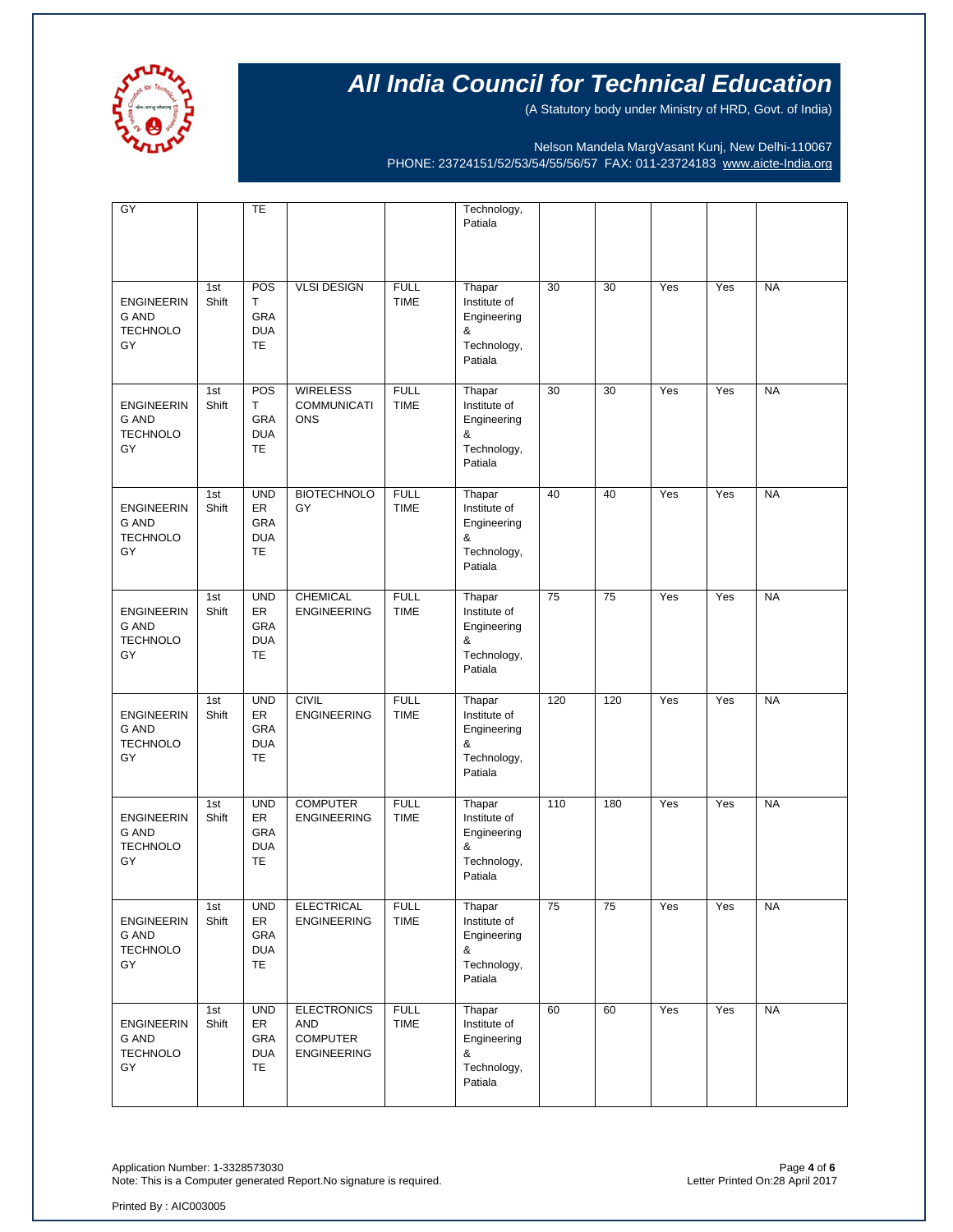

(A Statutory body under Ministry of HRD, Govt. of India)

Nelson Mandela MargVasant Kunj, New Delhi-110067 PHONE: 23724151/52/53/54/55/56/57 FAX: 011-23724183 [www.aicte-India.org](http://www.aicte-india.org/)

| <b>ENGINEERIN</b><br><b>G AND</b><br><b>TECHNOLO</b><br>GY | 1st<br>Shift | <b>UND</b><br>ER<br><b>GRA</b><br><b>DUA</b><br>TE        | <b>ELECTRONICS</b><br><b>INSTRUMENT</b><br>& CONTROL              | <b>FULL</b><br><b>TIME</b> | Thapar<br>Institute of<br>Engineering<br>&<br>Technology,<br>Patiala | 75  | 75  | Yes              | Yes | <b>NA</b> |
|------------------------------------------------------------|--------------|-----------------------------------------------------------|-------------------------------------------------------------------|----------------------------|----------------------------------------------------------------------|-----|-----|------------------|-----|-----------|
| <b>ENGINEERIN</b><br><b>G AND</b><br><b>TECHNOLO</b><br>GY | 1st<br>Shift | <b>UND</b><br>ER<br>GRA<br><b>DUA</b><br><b>TE</b>        | <b>ELECTRONICS</b><br>&<br><b>COMMUNICATI</b><br>ON ENGG          | <b>FULL</b><br><b>TIME</b> | Thapar<br>Institute of<br>Engineering<br>&<br>Technology,<br>Patiala | 180 | 180 | Yes              | Yes | <b>NA</b> |
| <b>ENGINEERIN</b><br>G AND<br><b>TECHNOLO</b><br>GY        | 1st<br>Shift | <b>UND</b><br>ER<br><b>GRA</b><br><b>DUA</b><br><b>TE</b> | <b>INDUSTRIAL</b><br><b>ENGINEERING</b>                           | <b>FULL</b><br><b>TIME</b> | Thapar<br>Institute of<br>Engineering<br>&<br>Technology,<br>Patiala | 30  | 30  | Yes              | Yes | <b>NA</b> |
| <b>ENGINEERIN</b><br><b>G AND</b><br><b>TECHNOLO</b><br>GY | 1st<br>Shift | <b>UND</b><br>ER<br>GRA<br><b>DUA</b><br>TE               | <b>MECHANICAL</b><br><b>ENGINEERING</b>                           | <b>FULL</b><br><b>TIME</b> | Thapar<br>Institute of<br>Engineering<br>&<br>Technology,<br>Patiala | 110 | 110 | Yes              | Yes | <b>NA</b> |
| <b>ENGINEERIN</b><br><b>G AND</b><br><b>TECHNOLO</b><br>GY | 1st<br>Shift | <b>UND</b><br>ER<br>GRA<br><b>DUA</b><br>TE               | <b>MECHATRONIC</b><br>S                                           | <b>FULL</b><br><b>TIME</b> | Thapar<br>Institute of<br>Engineering<br>&<br>Technology,<br>Patiala | 60  | 60  | Yes              | Yes | <b>NA</b> |
| MANAGEME<br><b>NT</b>                                      | 1st<br>Shift | POS<br>T<br>GRA<br><b>DUA</b><br>TE                       | <b>MASTERS IN</b><br><b>BUSINESS</b><br><b>ADMINISTRATI</b><br>ON | <b>FULL</b><br>TIME        | Thapar<br>Institute of<br>Engineering<br>&<br>Technology,<br>Patiala | 200 | 200 | $\overline{Yes}$ | Yes | <b>NA</b> |
| MANAGEME<br>NT                                             | 1st<br>Shift | POS<br>Т<br><b>GRA</b><br><b>DUA</b><br><b>TE</b>         | <b>MASTERS IN</b><br><b>BUSINESS</b><br><b>ADMINISTRATI</b><br>ON | <b>FULL</b><br>TIME        | Thapar<br>Institute of<br>Engineering<br>&<br>Technology,<br>Patiala | 40  | 40  | Yes              | Yes | <b>NA</b> |
| <b>MCA</b>                                                 | 1st<br>Shift | POS<br>т<br>GRA<br><b>DUA</b><br>TE                       | <b>MASTERS IN</b><br><b>COMPUTER</b><br><b>APPLICATIONS</b>       | <b>FULL</b><br><b>TIME</b> | Thapar<br>Institute of<br>Engineering<br>&<br>Technology,<br>Patiala | 120 | 120 | Yes              | Yes | <b>NA</b> |

The above mentioned approval is subject to the condition that THAPAR UNIVERSITY

Application Number: 1-3328573030<br>Note: This is a Computer generated Report.No signature is required.<br>Physical particles are also a primid on:28 April 2017 Note: This is a Computer generated Report.No signature is required.